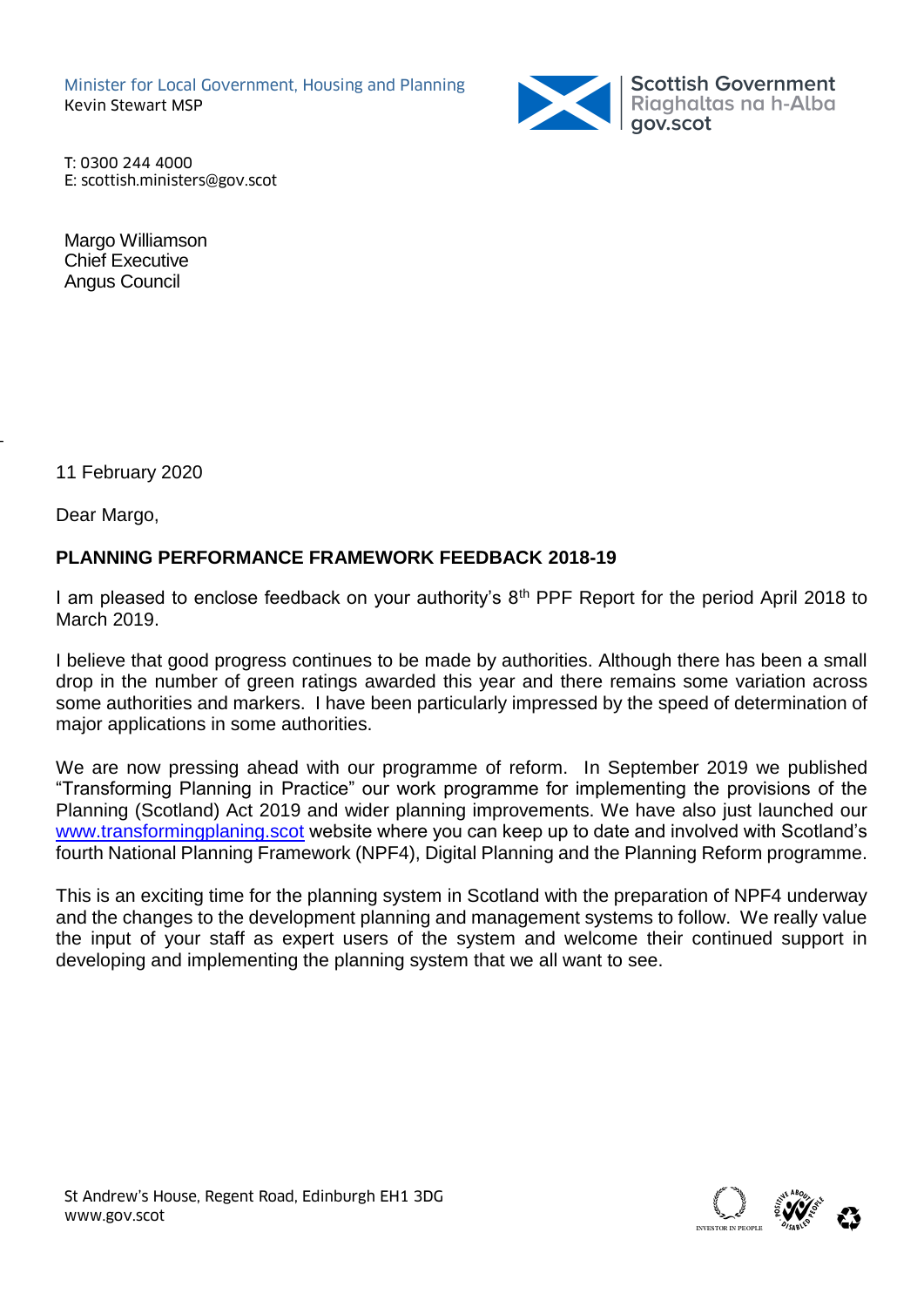One of the first things I'm keen to address is planning resources, which is why we are consulting on increasing planning fees, moving them towards covering the full cost of determining applications and extending the range of services which authorities can charge for in exercising their planning functions. The consultation is due to close on 14<sup>th</sup> February and I hope that you will submit your views. I know applicants will expect to see continued improvement in performance and those increased fees invested in the planning service. This is why we are also consulting on how we measure and monitor the performance of the planning system at the same time.

If you would like to discuss any of the markings awarded below, please email [chief.planner@gov.scot](mailto:chief.planner@gov.scot) and a member of the team will be happy to discuss these with you.

Kind Regards

**KEVIN STEWART**

**CC: Kate Cowey**



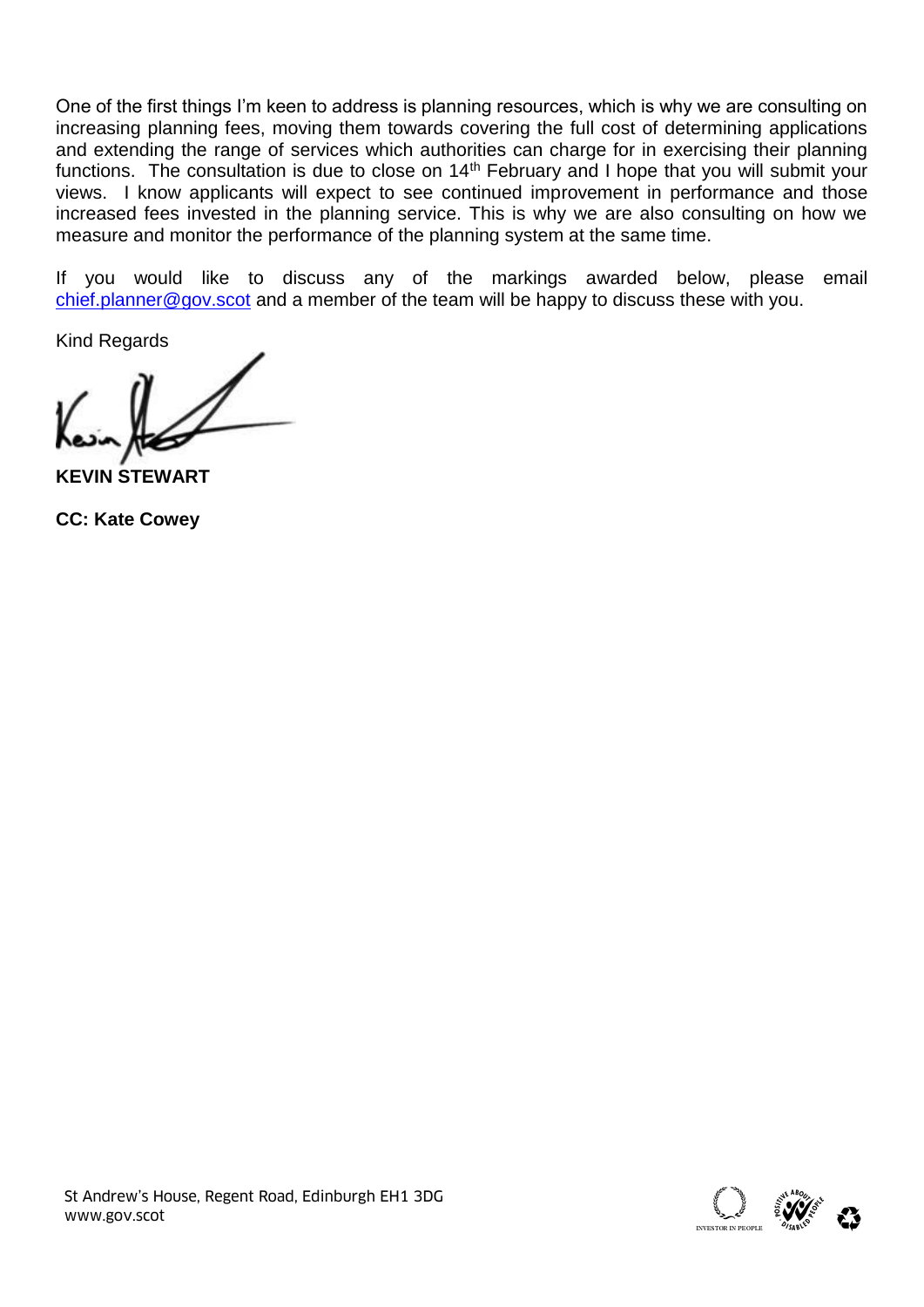## **PERFORMANCE MARKERS REPORT 2018-19**

Name of planning authority: **Angus Council**

The High Level Group on Performance agreed a set of performance markers. We have assessed your report against those markers to give an indication of priority areas for improvement action. The high level group will monitor and evaluate how the key markers have been reported and the value which they have added.

The Red, Amber, Green ratings are based on the evidence provided within the PPF reports. Where no information or insufficient evidence has been provided, a 'red' marking has been allocated.

| No.            | <b>Performance Marker</b>                                                                                                                                                                                                                                           | <b>RAG</b><br>rating | <b>Comments</b>                                                                                                                                                                                                                                                                                                                                                                                                                                                                                                                                                                                                                              |
|----------------|---------------------------------------------------------------------------------------------------------------------------------------------------------------------------------------------------------------------------------------------------------------------|----------------------|----------------------------------------------------------------------------------------------------------------------------------------------------------------------------------------------------------------------------------------------------------------------------------------------------------------------------------------------------------------------------------------------------------------------------------------------------------------------------------------------------------------------------------------------------------------------------------------------------------------------------------------------|
| $\mathbf{1}$   | Decision-making: continuous<br>reduction of average timescales for<br>all development categories [Q1 -<br>$Q4$ ]                                                                                                                                                    | Green                | <b>Major Applications</b><br>Your timescales of 10.3 weeks are faster than the previous<br>year and are faster than the Scottish average of 32.5 weeks.<br>$RAG = Green$<br><b>Local (Non-Householder) Applications</b><br>Your timescales of 7.5 weeks are slower than the previous<br>year but faster than the Scottish average of 10.7 weeks and<br>faster than the statutory timescale.<br><b>RAG = Green</b><br><b>Householder Applications</b><br>Your timescales of 5.9 weeks are slower than the previous<br>year but are faster than the Scottish average of 7.2 weeks<br>and faster than the statutory timescale.<br>$RAG = Green$ |
| $\overline{2}$ | <b>Processing agreements:</b><br>offer to all prospective<br>$\bullet$<br>applicants for major<br>development planning<br>applications; and<br>availability publicised on<br>$\bullet$<br>website                                                                   | Amber                | <b>Overall RAG =Green</b><br>You encourage processing agreements to applications where<br>necessary.<br><b>RAG = Green</b><br>The report does not make clear whether processing<br>agreements are publicised on the website.<br>$RAG = Red$<br><b>Overall RAG = Amber</b>                                                                                                                                                                                                                                                                                                                                                                    |
| 3              | Early collaboration with applicants<br>and consultees<br>availability and promotion<br>$\bullet$<br>of pre-application<br>discussions for all<br>prospective applications;<br>and<br>clear and proportionate<br>$\bullet$<br>requests for supporting<br>information | Green                | You encourage free pre-application advice to all development<br>proposals which includes other council services and statutory<br>consultees.<br>$RAG = Green$<br>Your case study of demonstrates the proportionate approach<br>you take to supporting information discussions at pre-<br>application advice stage and how this assists in identifying<br>issues prior to the application being submitted.<br><b>RAG = Green</b><br><b>Overall RAG = Green</b>                                                                                                                                                                                |

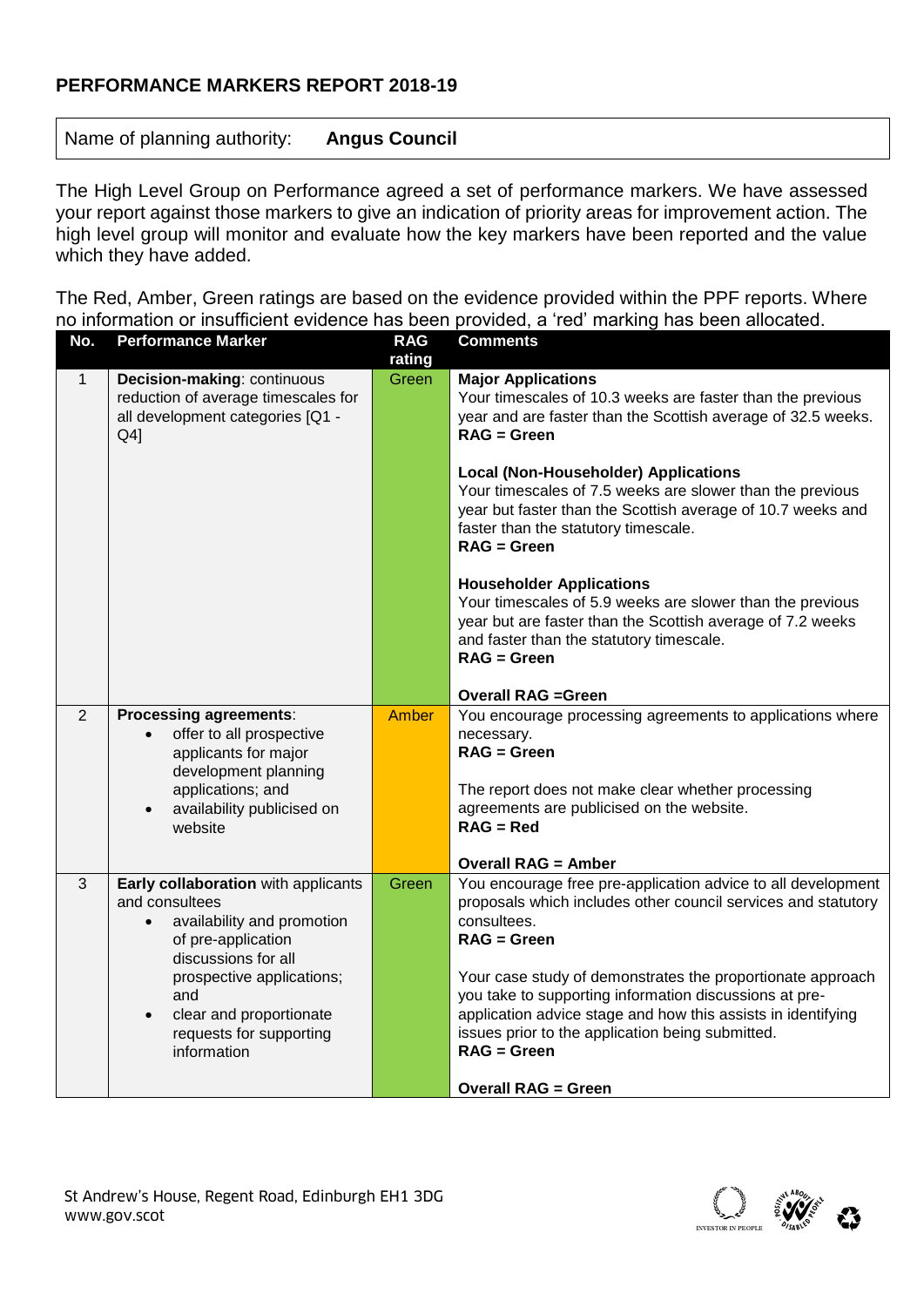| $\overline{4}$ | Legal agreements: conclude (or<br>reconsider) applications after<br>resolving to grant permission<br>reducing number of live<br>applications more than 6 months<br>after resolution to grant (from last<br>reporting period)                             | Green | Your average timescales for determining local applications<br>with legal agreements are faster than last year and the<br>Scottish average. You have not had any major development<br>applications in this year.                                                                                                                                                                                                                                                                                                                                                                                                            |
|----------------|----------------------------------------------------------------------------------------------------------------------------------------------------------------------------------------------------------------------------------------------------------|-------|----------------------------------------------------------------------------------------------------------------------------------------------------------------------------------------------------------------------------------------------------------------------------------------------------------------------------------------------------------------------------------------------------------------------------------------------------------------------------------------------------------------------------------------------------------------------------------------------------------------------------|
| 5              | Enforcement charter updated / re-<br>published within last 2 years                                                                                                                                                                                       | Green | Enforcement charter was replaced at the end of the reporting<br>year.                                                                                                                                                                                                                                                                                                                                                                                                                                                                                                                                                      |
| 6              | <b>Continuous improvement:</b><br>progress/improvement in<br>$\bullet$<br>relation to PPF National<br>Headline Indicators; and<br>progress ambitious and<br>$\bullet$<br>relevant service<br>improvement commitments<br>identified through PPF<br>report | Green | Your LDP and enforcement charter are up to date. Clear<br>timescales exist for adopting the next LDP and you have<br>made progress on stalled sites. Your major, local and<br>householder decision making timescales are faster than last<br>years and this years' Scottish average.<br>$RAG = Green$<br>You have completed 10 out of 15 of your improvement<br>commitments with the remaining to be continued over the<br>next reporting year. You have identified a range of tangible<br>improvement commitments for the coming year informed by<br>stakeholder feedback.<br>$RAG = Green$<br><b>Overall RAG = Green</b> |
| $\overline{7}$ | Local development plan less than                                                                                                                                                                                                                         | Green | Your LDP was 2 year and 6 months old at the end of the                                                                                                                                                                                                                                                                                                                                                                                                                                                                                                                                                                     |
| 8              | 5 years since adoption<br>Development plan scheme - next<br>LDP:<br>on course for adoption<br>$\bullet$<br>within 5 years of current<br>plan(s) adoption; and<br>project planned and<br>$\bullet$<br>expected to be delivered to<br>planned timescale    | Green | reporting period.<br>Your development plan scheme is on track for adoption of the<br>current plan by September 2021.<br>$RAG = Green$<br>Your project plan for the replacement of the development<br>plan is set out in the Development Plan Scheme and it is<br>noted that there has been some slippage to the timescales.<br>$RAG = Green$<br><b>Overall RAG = Green</b>                                                                                                                                                                                                                                                 |
| 9              | Elected members engaged early<br>(pre-MIR) in development plan<br>preparation - if plan has been at<br>pre-MIR stage during reporting year                                                                                                               | N/A   |                                                                                                                                                                                                                                                                                                                                                                                                                                                                                                                                                                                                                            |
| 10             | Cross sector stakeholders*<br>engaged early (pre-MIR) in<br>development plan preparation $-$ if<br>plan has been at pre-MIR stage<br>during reporting year<br>*including industry, agencies and<br><b>Scottish Government</b>                            | N/A   |                                                                                                                                                                                                                                                                                                                                                                                                                                                                                                                                                                                                                            |
| 11             | <b>Regular and proportionate policy</b><br>advice produced on information<br>required to support applications.                                                                                                                                           | Green | You indicate that you have an up-to-date policy framework<br>which includes the LDP, the Design Quality and Placemaking<br>Supplementary Guidance which was adopted in October<br>2018 with the Developer Contribution and Affordable Housing<br>SG updated at the same time.                                                                                                                                                                                                                                                                                                                                              |
| 12             | <b>Corporate working across</b><br>services to improve outputs and<br>services for customer benefit (for<br>example: protocols; joined-up<br>services; single contact                                                                                    | Green | Your case study on the early years expansion programme<br>demonstrates your approach to corporate working as well as<br>your approach to providing pre-application advice.                                                                                                                                                                                                                                                                                                                                                                                                                                                 |

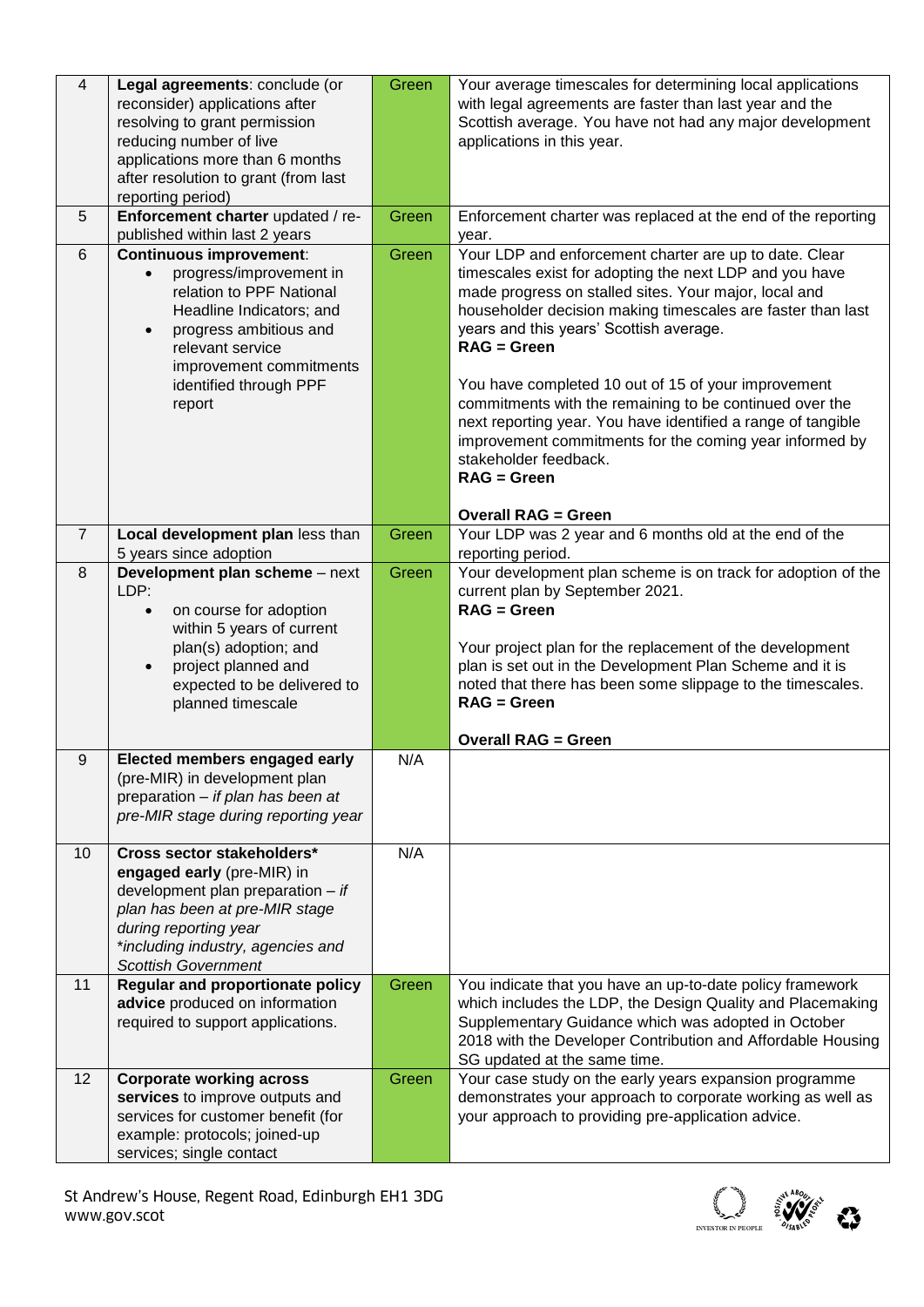|                 | arrangements; joint pre-application<br>advice)                                                                                                                                |              |                                                                                                                                                                                                                                                                                                                           |
|-----------------|-------------------------------------------------------------------------------------------------------------------------------------------------------------------------------|--------------|---------------------------------------------------------------------------------------------------------------------------------------------------------------------------------------------------------------------------------------------------------------------------------------------------------------------------|
| 13              | Sharing good practice, skills and<br>knowledge between authorities                                                                                                            | Green        | You have provided some good examples of sharing good<br>practice and skills beyond the standard PPF peer review and<br>HOPS committee attendance which has included events on<br>carbon sequestration, reforestation and natural flood<br>management.                                                                     |
| 14              | Stalled sites / legacy cases:<br>conclusion or withdrawal of old<br>planning applications and reducing<br>number of live applications more<br>than one year old               | <b>Amber</b> | You have cleared 3 cases during the reporting year, with 5<br>cases still awaiting conclusion. This shows a commitment to<br>reducing the number of stalled sites in your area and you<br>expect to clear these in the current reporting period.                                                                          |
| 15 <sub>2</sub> | <b>Developer contributions: clear</b><br>and proportionate expectations<br>set out in development plan<br>(and/or emerging plan);<br>and<br>in pre-application<br>discussions | Green        | You introduced a revised developer contributions guidance in<br>the previous year which clarified expectations and criteria for<br>affordable housing and housing in the countryside.<br>$RAG = Green$<br>Expectations for developer contributions are clarified in your<br>pre-application discussions.<br>$RAG = Green$ |
|                 |                                                                                                                                                                               |              | <b>Overall RAG = Green</b>                                                                                                                                                                                                                                                                                                |